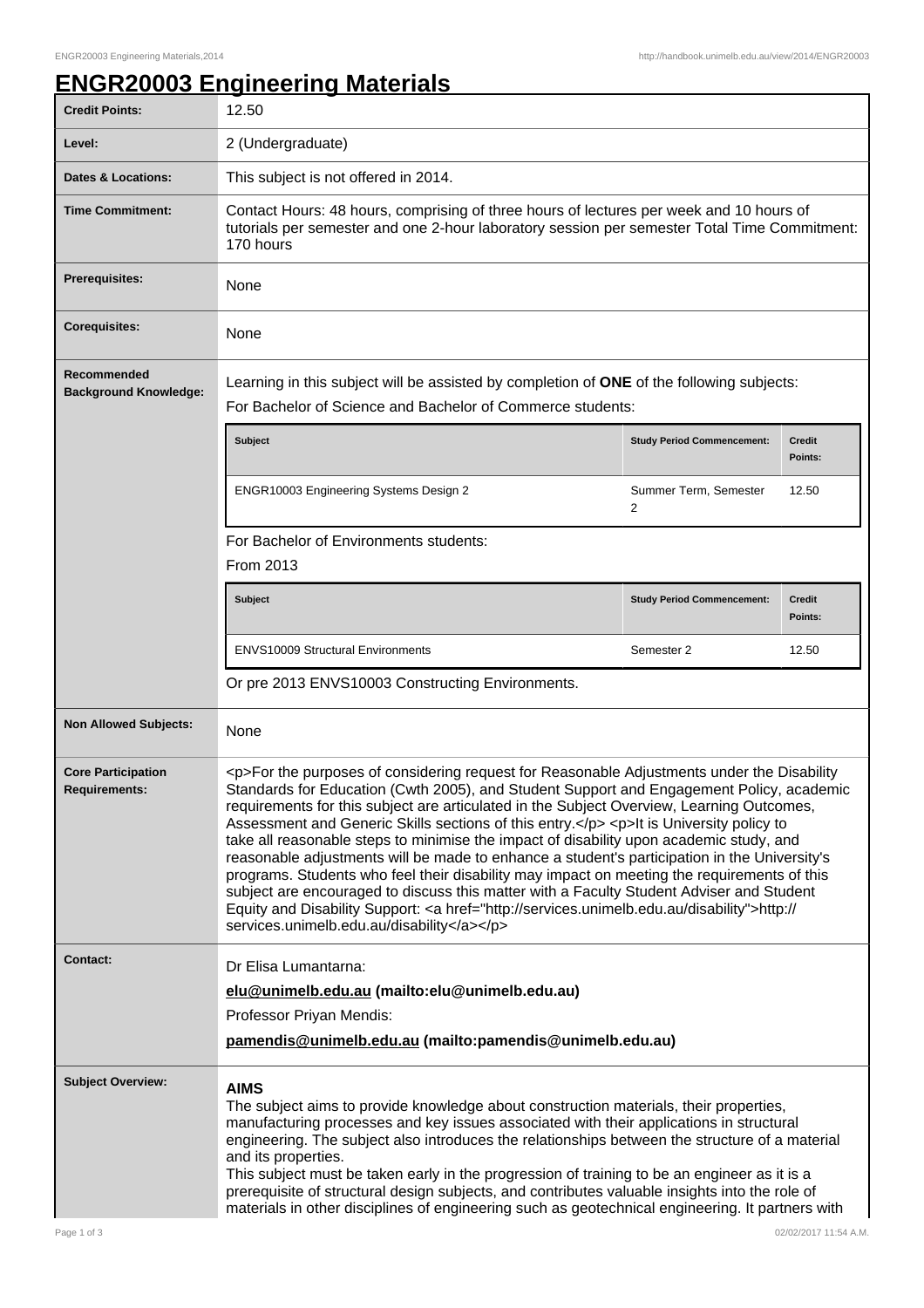|                           | ENGR20004 Engineering Mechanics to build a students understanding of the way objects<br>behave when load or deformations are applied to them.<br><b>INDICATIVE CONTENT</b>                                                                                                                                                                                                                                                                                                                                                                                                                                                                                                                                                                                                                                                                                                                                                                                                                                                                                                                                                                                                                                     |  |
|---------------------------|----------------------------------------------------------------------------------------------------------------------------------------------------------------------------------------------------------------------------------------------------------------------------------------------------------------------------------------------------------------------------------------------------------------------------------------------------------------------------------------------------------------------------------------------------------------------------------------------------------------------------------------------------------------------------------------------------------------------------------------------------------------------------------------------------------------------------------------------------------------------------------------------------------------------------------------------------------------------------------------------------------------------------------------------------------------------------------------------------------------------------------------------------------------------------------------------------------------|--|
|                           | The subject is divided into three components: materials science; construction materials; and,<br>mechanics of materials. In the material science component; basic concepts on inter-atomic<br>bonding, microstructure of solids and generic material properties related to density, deformation,<br>yield, ductility, fracture, toughness, susceptibility to corrosion and fatigue are introduced. In<br>the construction materials component; the engineering applications of structural and light-<br>gauge steel, concrete, masonry, timber, glass, fibre-glass and composites are covered. In the<br>mechanics component; the basic concepts of stress-strain compatibility, composite actions, the<br>concept of shear stress flow, basic two-dimensional stress analysis, strength and ductility and<br>arching actions are covered.                                                                                                                                                                                                                                                                                                                                                                     |  |
| <b>Learning Outcomes:</b> | <b>INTENDED LEARNING OUTCOMES (ILO) / SUBJECT OBJECTIVES</b><br>Having completed this subject the student is expected to:                                                                                                                                                                                                                                                                                                                                                                                                                                                                                                                                                                                                                                                                                                                                                                                                                                                                                                                                                                                                                                                                                      |  |
|                           | 1 Describe atomic and crystalline structures, molecular composition and its influence on the<br>physical properties of materials<br>2 Describe and interpret the phenomena of strength, deformation, ductility, failure<br>mechanisms, fast fracture and fatigue as applied generically to all materials and be able to<br>identify the key engineering implications with these phenomena<br>3 Describe the key features in the manufacturing/production, quality control, engineering<br>applications, performance and safety issues associated with the commonly used<br>engineering materials including steel, concrete, masonry, timber, polymers and composites,<br>and be able to identify their engineering implications<br>4 Apply the concepts of stress-strain compatibility and complimentary shear stresses in<br>achieving composite actions; identify realistic failure mechanisms in structures and make<br>effective use of strength and ductility in engineering applications<br>5 Identify key considerations including those of costs, practicality, sustainability and the<br>environment, health and safety in making engineering decisions on the choice and<br>application of materials |  |
| Assessment:               | One 2-hour examination, end of semester (70%) One 50-minute test, mid-semester primarily<br>to provide formative feedback (10%) Two assignments totalling 2400 words, due mid and late<br>semester (20%) Intended Learning Outcome (ILO) 1 is addressed in assignment 1.ILOs 2, 3<br>and 5 are addressed in assignment 2.ILO 4 is addressed in the mid semester test.ILO's 1 - 5<br>are addressed in the examination.                                                                                                                                                                                                                                                                                                                                                                                                                                                                                                                                                                                                                                                                                                                                                                                          |  |
| <b>Prescribed Texts:</b>  | None                                                                                                                                                                                                                                                                                                                                                                                                                                                                                                                                                                                                                                                                                                                                                                                                                                                                                                                                                                                                                                                                                                                                                                                                           |  |
| <b>Recommended Texts:</b> | $_{\#}$ W.D. Callister Jr, Materials Science and Engineering: An Introduction, Wiley and Sons Inc.<br>$#$ D.R. Askeland, The Science and Engineering of Materials Chapman & Hall<br>$#$ M.F. Ashby & D.R.H. Jones, Engineering Materials 1 & 2                                                                                                                                                                                                                                                                                                                                                                                                                                                                                                                                                                                                                                                                                                                                                                                                                                                                                                                                                                 |  |
| <b>Breadth Options:</b>   | This subject potentially can be taken as a breadth subject component for the following courses:<br>Bachelor of Arts (https://handbook.unimelb.edu.au/view/2014/B-ARTS)<br>#<br>Bachelor of Commerce (https://handbook.unimelb.edu.au/view/2014/B-COM)<br>#<br>Bachelor of Environments (https://handbook.unimelb.edu.au/view/2014/B-ENVS)<br>Bachelor of Music (https://handbook.unimelb.edu.au/view/2014/B-MUS)<br>#<br>You should visit learn more about breadth subjects (http://breadth.unimelb.edu.au/<br>breadth/info/index.html) and read the breadth requirements for your degree, and should<br>discuss your choice with your student adviser, before deciding on your subjects.                                                                                                                                                                                                                                                                                                                                                                                                                                                                                                                      |  |
| <b>Fees Information:</b>  | Subject EFTSL, Level, Discipline & Census Date, http://enrolment.unimelb.edu.au/fees                                                                                                                                                                                                                                                                                                                                                                                                                                                                                                                                                                                                                                                                                                                                                                                                                                                                                                                                                                                                                                                                                                                           |  |
| <b>Generic Skills:</b>    | $#$ Ability to apply knowledge of science and engineering fundamentals                                                                                                                                                                                                                                                                                                                                                                                                                                                                                                                                                                                                                                                                                                                                                                                                                                                                                                                                                                                                                                                                                                                                         |  |
|                           | Ability to undertake problem identification, formulation, and solution<br>#                                                                                                                                                                                                                                                                                                                                                                                                                                                                                                                                                                                                                                                                                                                                                                                                                                                                                                                                                                                                                                                                                                                                    |  |
|                           | Understanding of social, cultural, global, and environmental responsibilities and the need to<br>#<br>employ principles of sustainable development                                                                                                                                                                                                                                                                                                                                                                                                                                                                                                                                                                                                                                                                                                                                                                                                                                                                                                                                                                                                                                                             |  |
| <b>Notes:</b>             | <b>LEARNING AND TEACHING METHODS</b>                                                                                                                                                                                                                                                                                                                                                                                                                                                                                                                                                                                                                                                                                                                                                                                                                                                                                                                                                                                                                                                                                                                                                                           |  |